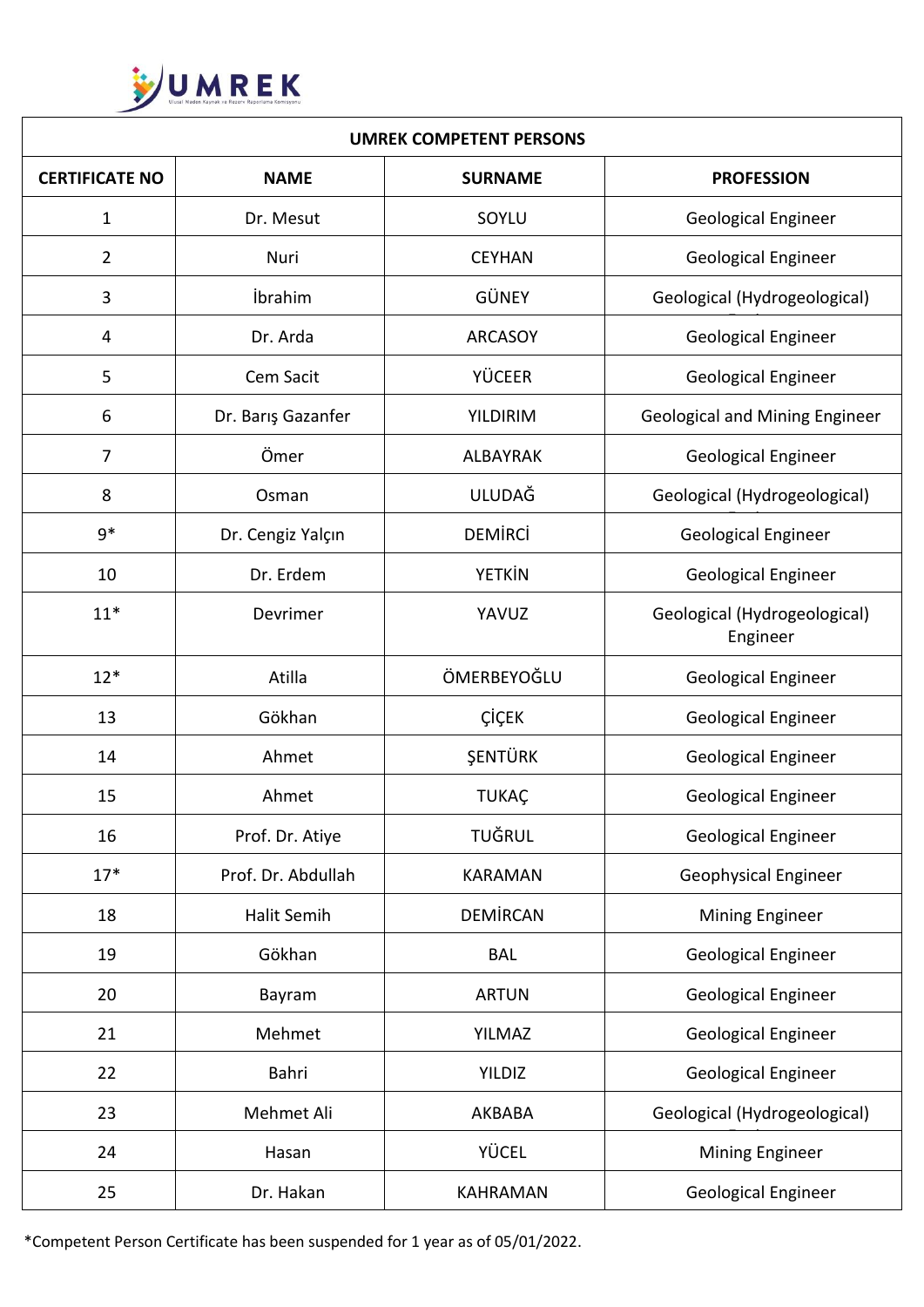

| <b>UMREK COMPETENT PERSONS</b> |                  |                 |                            |
|--------------------------------|------------------|-----------------|----------------------------|
| <b>CERTIFICATE NO</b>          | <b>NAME</b>      | <b>SURNAME</b>  | <b>PROFESSION</b>          |
| 26                             | Mustafa          | <b>ATALAY</b>   | <b>Geological Engineer</b> |
| 27                             | Dr. Bahadır      | <b>AKSANI</b>   | <b>Mining Engineer</b>     |
| 28                             | Sercan           | <b>BOZAN</b>    | Geological Engineer        |
| 29                             | Dr. Emrah Tuğcan | <b>TUZCU</b>    | <b>Mining Engineer</b>     |
| 30                             | Ferda            | ÖNER            | Geological Engineer        |
| 31                             | Mustafa Tuna     | <b>KASKATI</b>  | Geological Engineer        |
| 32                             | Ferhat           | <b>BÜYÜKBAŞ</b> | <b>Mining Engineer</b>     |
| 33                             | Dr. Fatih Bülent | <b>TAŞKIN</b>   | <b>Mining Engineer</b>     |
| 34                             | <i>ismail</i>    | <b>KARA</b>     | <b>Geological Engineer</b> |
| 35                             | Metin Mete       | GÜLHAN          | <b>Mining Engineer</b>     |
| 36                             | Nail             | <b>YILDIRIM</b> | <b>Geological Engineer</b> |
| 37                             | İbrahim          | YILMAZ          | <b>Geological Engineer</b> |
| 38                             | Leman            | <b>CETINER</b>  | <b>Geological Engineer</b> |
| 39                             | Ümit             | <b>AYDIN</b>    | <b>Geological Engineer</b> |
| 40                             | Yılmaz           | <b>BULUT</b>    | <b>Geological Engineer</b> |
| 41                             | Serkan           | ÖZKÜMÜŞ         | <b>Geological Engineer</b> |
| 42                             | Abdulkerim       | AYDINDAĞ        | <b>Geological Engineer</b> |
| 43                             | Osman            | <b>KURTULUŞ</b> | <b>Geological Engineer</b> |
| 44                             | Özgür            | ÇÖREKCİ         | Geological Engineer        |
| 45                             | Oğuz Atıl        | KARAMERCAN      | <b>Mining Engineer</b>     |
| 46                             | Metin            | YURDAKUL        | <b>Geological Engineer</b> |
| 47                             | Ömer Şansal      | GÜLCÜOĞLU       | Mining Engineer            |
| 48                             | Deniz            | <b>BEŞİR</b>    | Geological Engineer        |
| 49                             | <b>Burcu</b>     | ARDIÇOĞLU TUZCU | <b>Mining Engineer</b>     |
| 50                             | <b>ilhan</b>     | <b>POYRAZ</b>   | Geological Engineer        |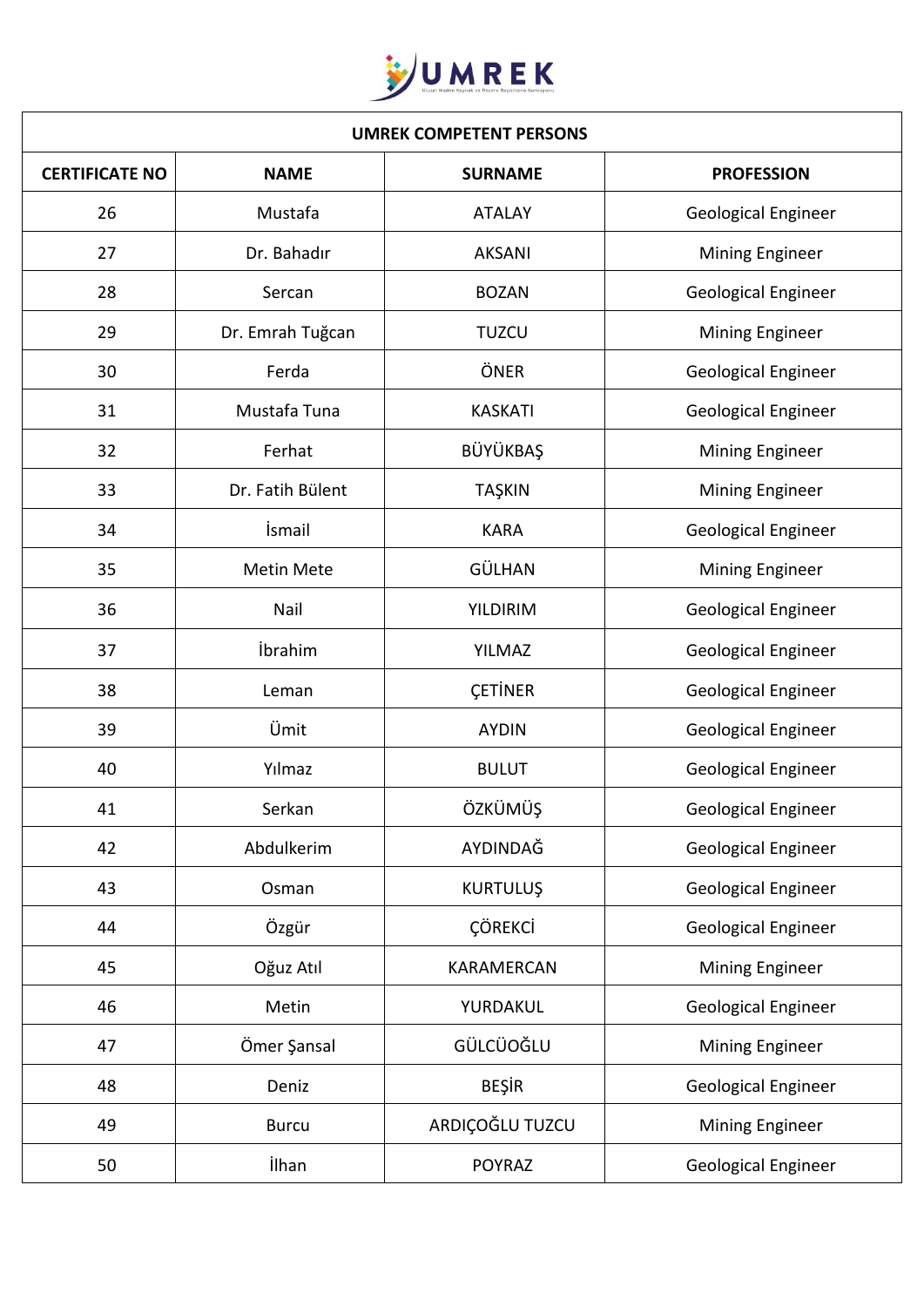

| <b>UMREK COMPETENT PERSONS</b> |                          |                       |                             |
|--------------------------------|--------------------------|-----------------------|-----------------------------|
| <b>CERTIFICATE NO</b>          | <b>NAME</b>              | <b>SURNAME</b>        | <b>PROFESSION</b>           |
| 51                             | Bayram                   | KOÇ                   | Mining Engineer             |
| 52                             | Cahit                    | <b>DÖNMEZ</b>         | Geological Engineer         |
| 53                             | Prof. Dr. Yılmaz         | ÖZÇELİK               | Mining Engineer             |
| 54                             | Emre                     | <b>ZEYTİN</b>         | Geological Engineer         |
| 55                             | Hamdi                    | <b>KIRBAŞ</b>         | Mining Engineer             |
| 56                             | Saruhan                  | <b>SAKLAR</b>         | Mining Engineer             |
| 57                             | Ramazan                  | SARI                  | Geological Engineer         |
| 58                             | Oğuz                     | <b>ALTUN</b>          | <b>Mining Engineer</b>      |
| 59                             | ilker                    | ŞENGÜLER              | <b>Geological Engineer</b>  |
| 60                             | Yonca                    | YILDIRIM ÇÖRTENLİOĞLU | Geological Engineer         |
| 61                             | Gülay                    | <b>SEZERER KURU</b>   | Geological Engineer         |
| 62                             | Prof. Dr. Bahtiyar       | <b>ÜNVER</b>          | Mining Engineer             |
| 63                             | Prof. Dr. Abdullah Erhan | <b>TERCAN</b>         | Mining Engineer             |
| 64                             | <b>Berkin</b>            | UĞURLU                | <b>Geological Engineer</b>  |
| 65                             | Ali                      | SAĞIR                 | <b>Mining Engineer</b>      |
| 66                             | Dr. Muhammet Emrah       | AYAZ                  | Geological Engineer         |
| 67                             | Ramazan                  | YÖN                   | Mining Engineer             |
| 68                             | Ahmet                    | SARIKAYA              | Geological Engineer         |
| 69                             | Ali                      | YÜKSEL                | Mining Engineer             |
| 70                             | Kürşad                   | <b>BEKÂR</b>          | <b>Geophysical Engineer</b> |
| 71                             | Dr.Lütfi                 | TAŞKIRAN              | Geological Engineer         |
| 72                             | Mahir                    | SEZGİN                | <b>Geological Engineer</b>  |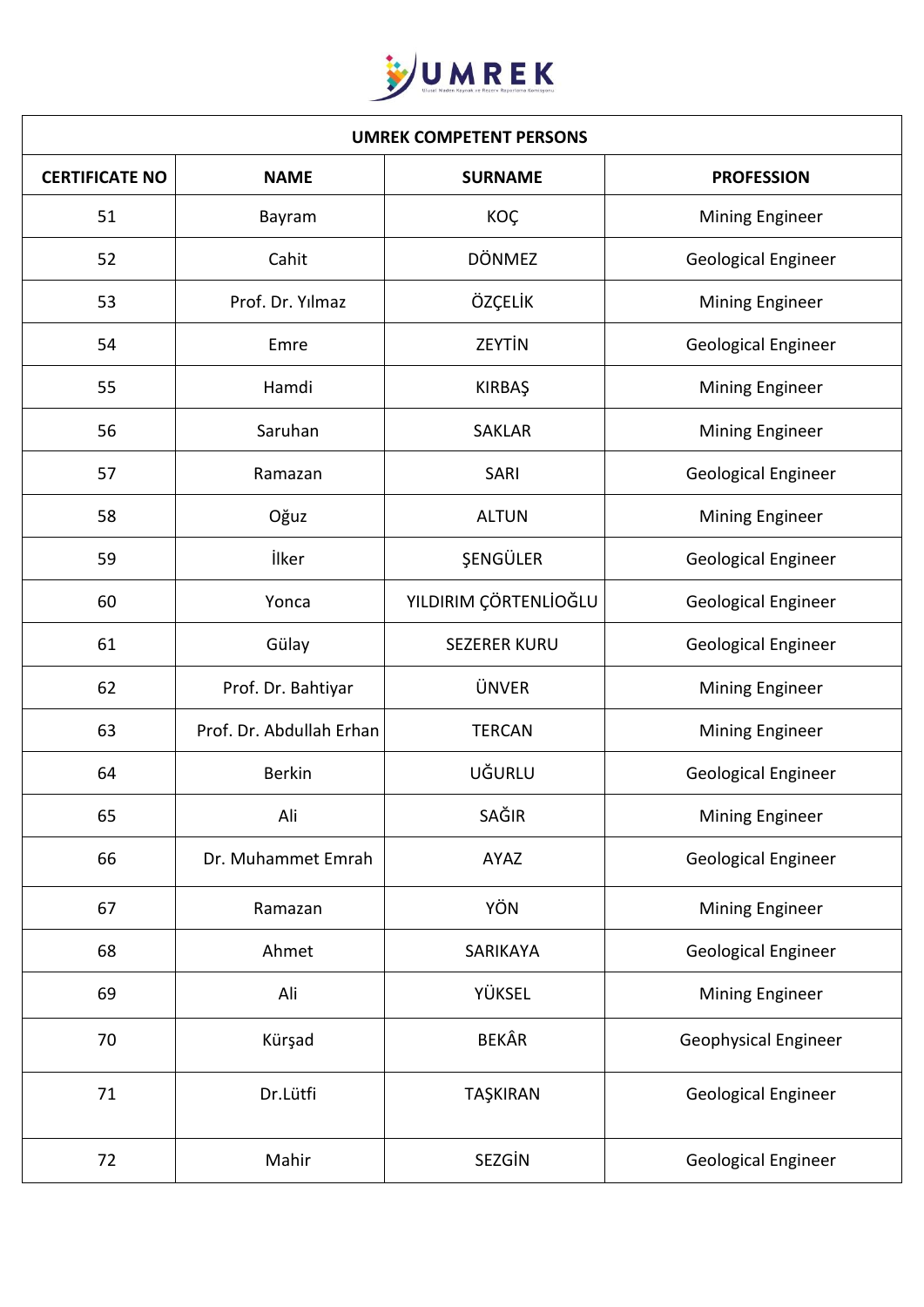

| <b>UMREK COMPETENT PERSONS</b> |                         |                 |                                        |
|--------------------------------|-------------------------|-----------------|----------------------------------------|
| <b>CERTIFICATE NO</b>          | <b>NAME</b>             | <b>SURNAME</b>  | <b>PROFESSION</b>                      |
| 74                             | Serkan                  | <b>KARACA</b>   | Geological Engineer                    |
| 75                             | Tamer                   | <b>TANSAK</b>   | Geological Engineer                    |
| 76                             | Ümit                    | <b>SÜMER</b>    | <b>Geological Engineer</b>             |
| 77                             | Muhammet Ali            | MALKOÇ          | Geological Engineer                    |
| 78                             | Oktay                   | YAZICI          | <b>Mining Engineer</b>                 |
| 79                             | Prof.Dr.Cemalettin Okay | <b>AKSOY</b>    | Mining Engineer                        |
| 80                             | Özgür                   | <b>SAPANCI</b>  | <b>Geological Engineer</b>             |
| 81                             | Barış Baykal            | <b>ÜNVER</b>    | Geodesy and Photogrammetry<br>Engineer |
| 82                             | Şahin                   | ÖZDEMİR         | Mining Engineer                        |
| 83                             | Yakup                   | <b>KAYGUSUZ</b> | Mining Engineer                        |
| 84                             | Dr. Abdurrahman         | <b>MURAT</b>    | Geological Engineer                    |
| 85                             | Oğuz                    | <b>TURUNÇ</b>   | <b>Geological Engineer</b>             |
| 86                             | Ali Can                 | <b>AKPINAR</b>  | <b>Geological Engineer</b>             |
| 87                             | Aykan                   | <b>DAŞKIN</b>   | <b>Mining Engineer</b>                 |
| 88                             | Fatih                   | AKYÜZ           | Geological Engineer                    |
| 89                             | Aylin                   | <b>GÜLTEPE</b>  | Mining Engineer                        |
| 90                             | Fatih                   | <b>UYSAL</b>    | Geological Engineer                    |
| 91                             | Mehmet Alper            | ÖZBEK           | Geological Engineer                    |
| 92                             | Murat                   | <b>KIRTIL</b>   | Geological Engineer                    |
| 93                             | Abdullah                | <b>KOÇAK</b>    | Geological Engineer                    |
| 94                             | Dr. Serdar              | <b>KESKİN</b>   | Geological Engineer                    |
| 95                             | Dr. Deniz               | <b>TİRİNGA</b>  | Geological Engineer                    |
| 96                             | Doç. Dr. Yasin          | ERDOĞAN         | Mining Engineer                        |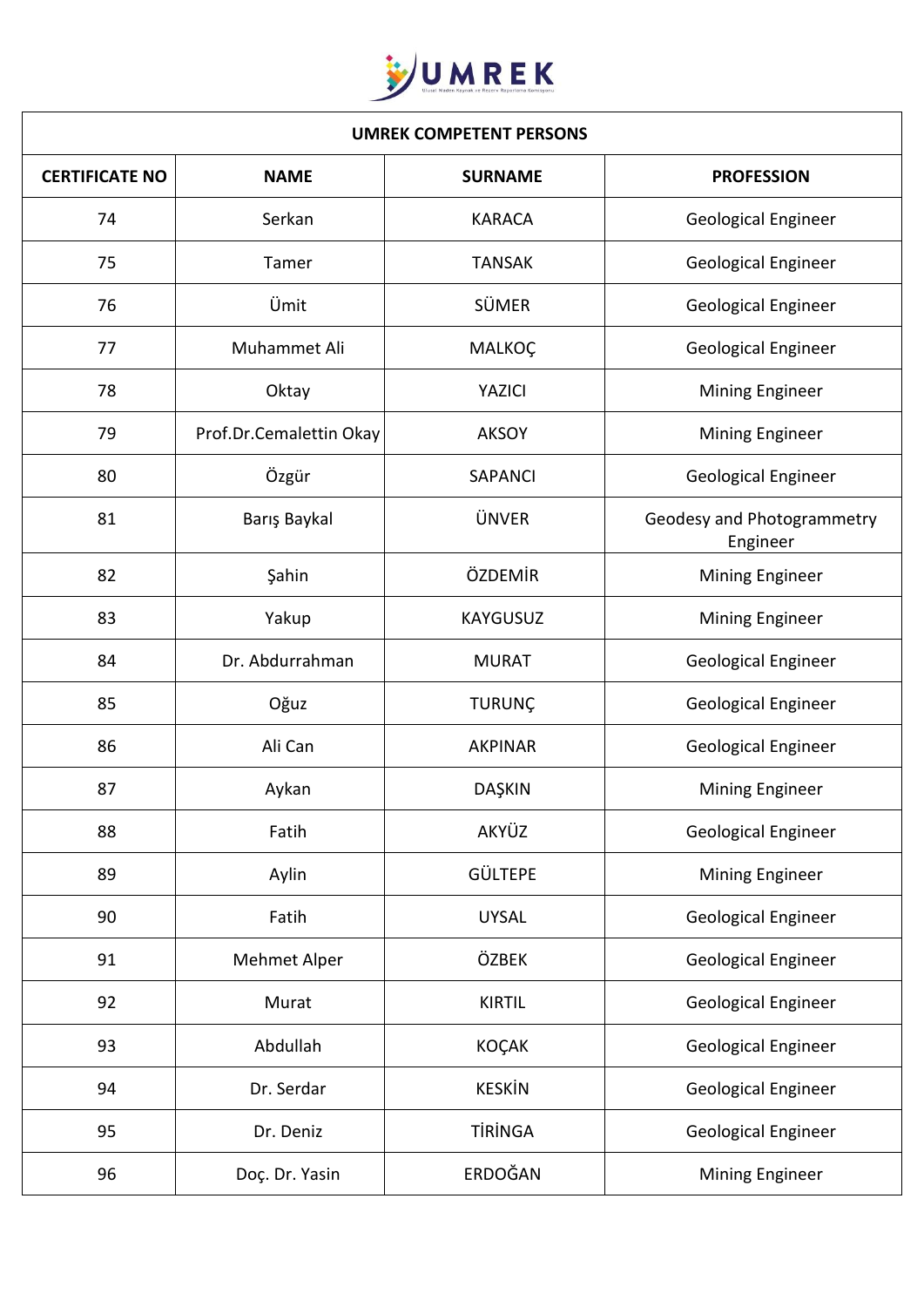

| <b>UMREK COMPETENT PERSONS</b> |                 |                    |                            |
|--------------------------------|-----------------|--------------------|----------------------------|
| <b>CERTIFICATE NO</b>          | <b>NAME</b>     | <b>SURNAME</b>     | <b>PROFESSION</b>          |
| 97                             | Akan            | GÜLMEZ             | Mining Engineer            |
| 98                             | Sadi            | <b>CİVELEKOĞLU</b> | Mining Engineer            |
| 99                             | Mehmet Oğuz     | GÜNER              | <b>Mining Engineer</b>     |
| 100                            | Serdar          | AKÇA               | Geological Engineer        |
| 101                            | Alp             | <b>İLHAN</b>       | Geological Engineer        |
| 102                            | Ridvan          | ÖZCAN              | <b>Geological Engineer</b> |
| 103                            | Gökhan          | TÜRKMEN            | Mining Engineer            |
| 104                            | Kaan Bulut      | <b>KARABULUT</b>   | <b>Geological Engineer</b> |
| 105                            | Özlem Deniz     | YAĞCI              | Mining Engineer            |
| 106                            | Tuğba           | ÖZYİĞİT            | Geological Engineer        |
| 107                            | Mehmet          | <b>ASLAN</b>       | Geological Engineer        |
| 108                            | Özden           | VERGİLİ            | <b>Geological Engineer</b> |
| 109                            | Haşim           | AĞRILI             | <b>Geological Engineer</b> |
| 110                            | Okan            | <b>PULAT</b>       | <b>Geological Engineer</b> |
| 111                            | Murat           | <b>ERBAŞ</b>       | <b>Mining Engineer</b>     |
| 112                            | René            | <b>STERK</b>       | Geologist                  |
| 113                            | Sean Mark       | <b>ALDRICH</b>     | Geologist                  |
| 114                            | Prof. Dr. Suphi | <b>URAL</b>        | Mining Engineer            |
| 115                            | Dr. Mustafa     | <b>CİHAN</b>       | Geological Engineer        |
| 116                            | Dr. Özgür       | <b>ACIR</b>        | Geological Engineer        |
| 117                            | Dr. Firat       | <b>ATALAY</b>      | Mining Engineer            |
| 118                            | Doç. Dr. Ümit   | ÖZER               | Mining Engineer            |
| 119                            | Dr. Özcan       | <b>DUMANLILAR</b>  | Geological Engineer        |